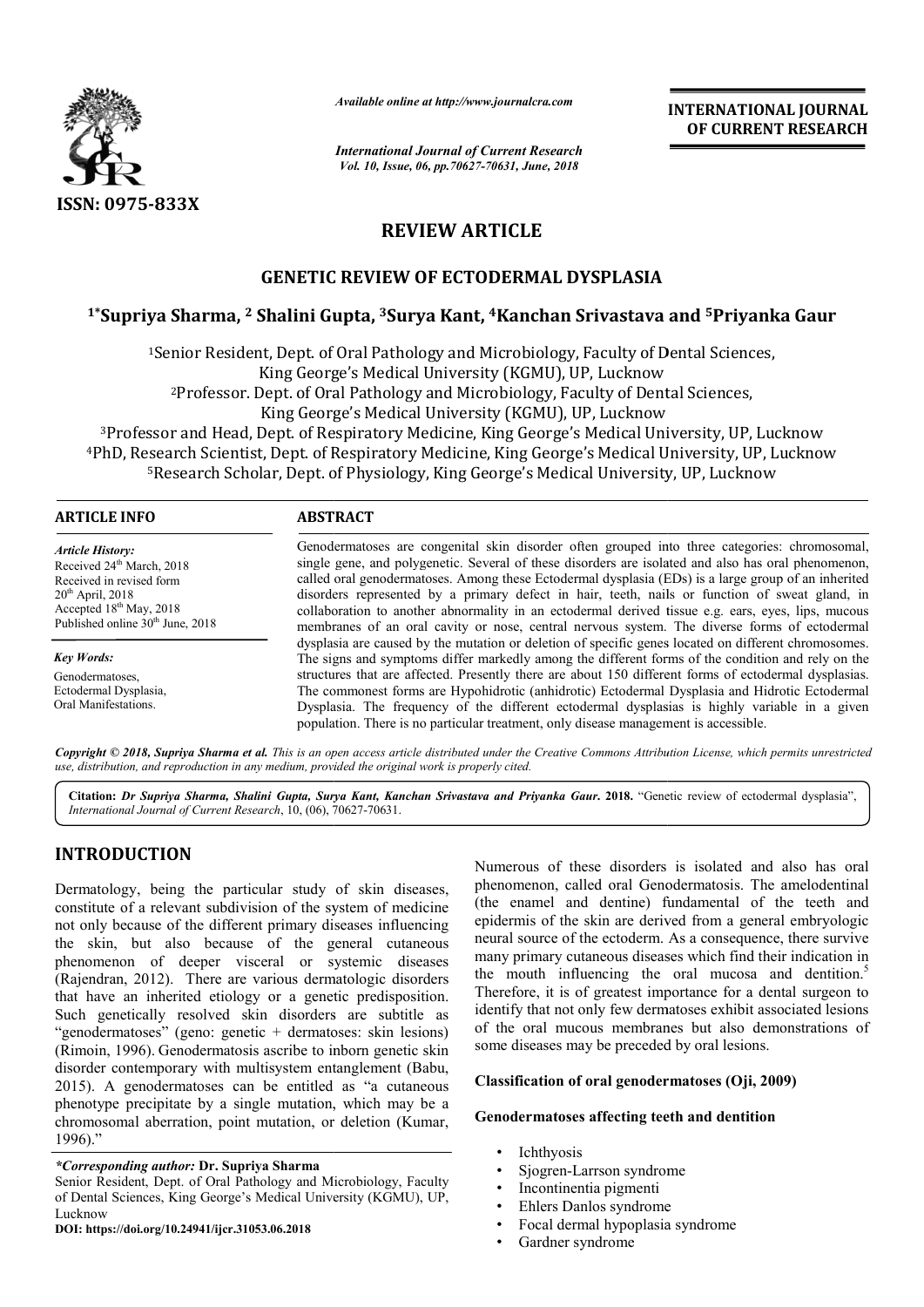- Ectodermal dysplasia
- Hyperimmunoglobulin E syndrome (Job syndrome)

### **Genodermatoses affecting periodontium and gingiva**

- Ichthyosis
- Sjogren-Larrson syndrome
- Papillon Lefevre syndrome
- Tuberous sclerosis
- Chediak-Higashi syndrome
- Ehlers Danlos syndrome
- Focal dermal hypoplasia syndrome

#### **Genodermatoses affecting oral mucosa**

- Darier's disease
- Neurofibromatosis type 1 and 2
- Chediak-Higashi syndrome
- Ehlers Danlos syndrome
- Lipid proteinosis
- Focal dermal hypoplasia syndrome
- Multiple hamartoma syndrome (Cowden syndrome)
- Pachonychia congenita
- Epidermolysis bullosa
- Multiple endocrine neoplasia syndrome
- White sponge nevus

#### **Genodermatoses affecting jaw bones and facies**

- Mccune-Albright syndrome
- Ehlers Danlos syndrome
- Marfan syndrome
- Focal dermal hypoplasia syndrome
- Gardner syndrome
- Basal cell nevus syndrome
- Orofacial digital syndrome type I

#### **Genodermatoses causing pigmentation of oral mucosa**

- Carney complex
- Neurofibromatosis type 1 and 2
- Mccune-Albright syndrome
- Lipid proteinosis
- Pseudoxanthoma elasticum
- Peutz-Jeghers syndrome
- Congenital erythropoetic porphyria
- Hypomelanosis ofito
- Sturge-Weber syndrome
- Hereditary hemorrhagic telengiectasia

**Ectodermal dysplasia:** Ectodermal dysplasias (EDs) defined as an inherited disorders represented by modifications in two or more ectodermal organizations, at least one of these associating alterations in hair, teeth, nails, or sweat glands. The commonest types are Hypohidrotic (anhidrotic) Ectoderm Dysplasia and Hidrotic Ectodermal Dysplasia are the commonest form. Defective morphogenesis of cutaneous or oral embryonal ectoderm ((i.e., hair, nails, teeth, sweat glands) results in this congenital disorder. In few systems, abnormalities in mesoderm are also present.<sup>7</sup>Other names of Disease are: Ectodermal dysplasia anhidrotic (EDA), Anhidrotic ectodermal dysplasia, Hypohidrotic ectodermal

dysplasia (HED), Christ-Siemens-Touraine syndrome (Chokshi *et al*., 2015).

**Epidemiology:** The prevalence of EDA is unknown; however, the incidence in males is estimated at 1 in 100,000 births although the condition is usually overlooked in infants. This X-linked recessive disorder affects males and is inherited through female carriers. This carriers-incidence is probably 17. 3 in 100,000 women (Laurikkala *et al*., 2001).

**Etiopathogenesis:** The abnormal production of ectodysplasin due to mutations in the *EDA, EDAR* or *EDARADD* gene prevents normal communications between the ectoderm and the mesoderm and hence results in impaired development of hair, sweat glands and teeth (Deshmukh, 2012).

#### **Classification**

**EDs are divided into two groups: According to Freire-Maia's classification:** Group A which consists of all the entities with defects in two or more of the standard structures Group B comprises of those with disturbances in only one of these structures plus another ectodermal defect. 11 subgroups have been included in Group A depending on the involved structures: 1-2-3-4 (hair-teeth-nails-sweat glands); 1-2-3 (hairteeth-nails); 1-2-4 (hair-teeth-sweat glands); 1-3-4(hair-nailssweat glands); 2-3-4 (teeth-nails-sweat glands); 1-2 (hairteeth); 1-3 (hair-nails); 1-4 (hair-sweat glands); 2-3 (teeth nails); 2-4 (teeth-sweat glands); 3-4 (nails-sweat glands). Similarly, Group B is classified into four subgroups with number 5 added at the end, depicting that another ectodermal anomaly is present: 1-5, 2-5, 3-5, and 4-5. Other ectodermally derived structures like mammary glands, thyroid gland, thymus, anterior pituitary, adrenal medulla, central nervous system, external ear, melanocytes, cornea, conjunctiva, lacrimal gland and lacrimal duct that may also be involved in EDs (Chokshi *et al*., 2015).

**Clinical Features:** The three major characteristic features of EDA are sparse hair (atrichosis or hypotrichosis), abnormal or missing teeth (anodontia or hypodontia) and incapacity to sweat due to absence of sweat glands (anhidrosis or hypohidrosis) (Figure 1) (Bhadauria, 2014).

**Craniofacial structures:** Clinically, the forehead materialize square, with frontal bossing, eminent supra-orbital ridge and depressed nasal bridge (saddle nose deformity) is present. The midface is hypoplastic and depressed permitting it a "dishedin" appearance. There is a prominent chin, as well as hyperkeratosis of the soles and palms. Supplemental anomalies, like chronic rhinitis, pharyngitis, laryngitis, and mental disorders may escort the abovementioned symptoms in few cases (Sofaer, 1981; Bergendal *et al*., 1998)

**Hair, nails, skin and skin tags:** Most personals have sparse, fine, slowly developing scalp hair while few affected patients are completely bald by their middle teens, whereas others quantities have normal of scalp hair with an unusual texture. Scanty eyebrows and eyelashes were always present. Nearly all affected persons have reduced sweating, and mostly show intolerance to heat. General sites of sweating involve palms, soles and axillae. There is risk of hyperthermia delineated with mental disorders due to decreased number of sweat glands (Aswegan *et al*., 1997).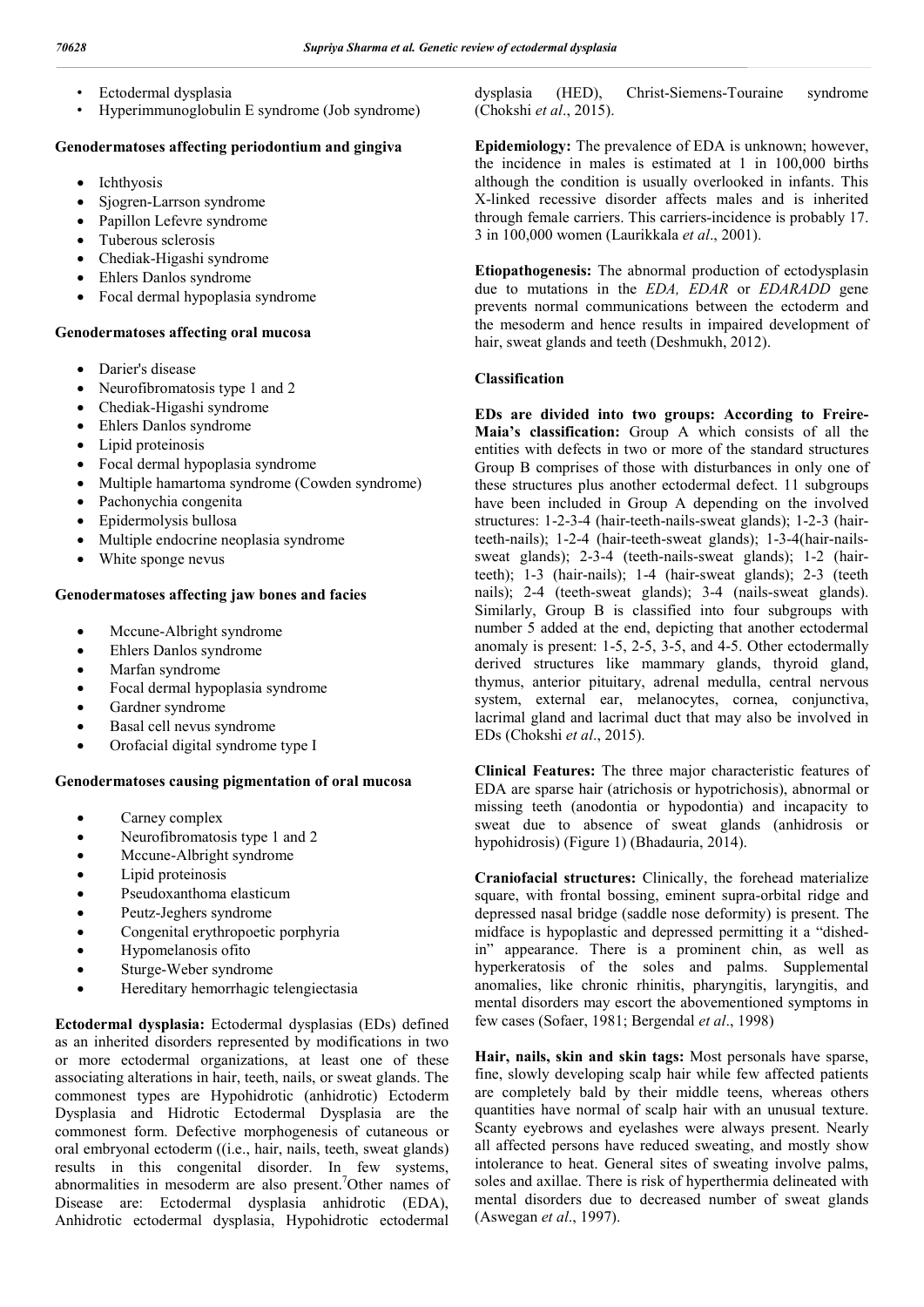**Oral manifestations:** Radiographically, delay in teething or missing teeth and an abnormal shape and structure of teeth also can be seen. Taurodontism is a general feature which frequently present in the second deciduous molars. A severe hypodontia influencing both deciduous and permanent teeth is a crucial feature (Figure 2) (Johnson *et al*., 2012; Pirinen, 1996).

#### **Commonly occurring syndrome concomitted with Ectodermal dysplasia**

- **Hidrotic ectodermal dysplasia (Clouston syndrome):**  This condition is an inherited in an autosomal dominant manner in which sweat glands are present generally (Bhadauria *et al*., 2014).
- **Genetic Pathogenesis:** The disorder is due to mutation in connexin gene, GJB6 or connexin – 30 which maps on the centromeric region of the long arm of chromosome (Bhadauria *et al*., 2014).

**Clinical Features:** It has a variable appearance, and equally both males and females are affected. The 3 major characteristic features of the disorder include Hair loss, nail dystrophy, and palmoplantar keratoderma. Teeth and sebaceous gland function are normal in comparison to Hypohidrotic ectodermal dysplasia (HED).Hair abnormalities are present as atrichia (absence of hair) or hypotrichosis (less hair). Females are entirely bald, whereas men represent expression that varies from focal alopecia to complete baldness. The eyebrows and eyelashes are sparse or absent, as is axillary and pubic hair. Nail disorders varies from normal appearance to micronychia or anonychia; the nail plate may represent thickening, desquamation, and changes in colour, striation, and onycholysis. Nail abnormalities in these patients may be reminiscent. (Figure 3) (Chokshi *et al*., 2015).

**Hypohidrotic ectodermal dysplasia (Christ-siemenstouraine syndrome/Ahidrotic ectodermal dysplasia**): It is the commonest form in which sweat glands are either absent or significantly reduced in number.

**Genetic Pathogenesis:** Mutations in the autosomal gene, Ectodysplasin A receptor (*EDAR*) mapped to 2q11-q13, have been implicated in an autosomal dominant and recessive form of hypohydrotic ectoderm dysplasia that is clinically similar to X-LHED. EDAR acts as a receptor for ectodysplasin. Mutations in EDARADD gene have been recognized in the autosomal recessive form of HED. *EDARADD* is an intracellular adaptor protein that assists in transmitting signals from the activated EDA receptor to the nucleus of the cell. Certain cases show X-linked nuclear factor-κB essential modulator (*NEMO*) gene, the regulatory subunit of the *IκB* kinase complex, is a critical component of the NF-κB pathway is found to cause HED and immune defects (Klaus Wolff *et al*., 2008).

**Clinical features:** The characteristic clinical features include skin, tooth, and sweating abnormalities. Alopecia is generally the first noticeable clinical feature. Children will have fine, scanty, light-colored hair which thickens and darkens as patient grows up. The eyebrows and beard hair are also scant, but the hairs of eyelashes, armpit and pubic area might be normal. Hair from other body part is sparse or even absent (Rajendran, 2012).



**Figure 1. The child suffering from Ectodermal Dysplasia**



**Figure 2. Showing missing teeth or peg shaped teeth.<sup>10</sup>**



**Figure 3. Showing features of Hydrotic ectodermal dysplasia (HED) (palmoplantar hyperkeratosis)**

**Oral Manifestations:** Tooth abnormalities may become apparent during lactation as hypoplasia of the alveolar crests. Within the families, same family or between the sexes a great degree of variation can be seen regarding the number of missing and malformed teeth. In comparison to the posterior teeth the anterior teeth will exhibit more morphologic discrepancies. Commonest example would be a tooth with cone or peg shaped crown (Lu, 2008; Blüschke *et al*., 2010).

**Ectodactyly-ectodermal dysplasia (EEC SYNDROME):**  EEC syndrome (also known as "Split hand–split foot– ectodermal dysplasia–cleft syndrome") is an inherited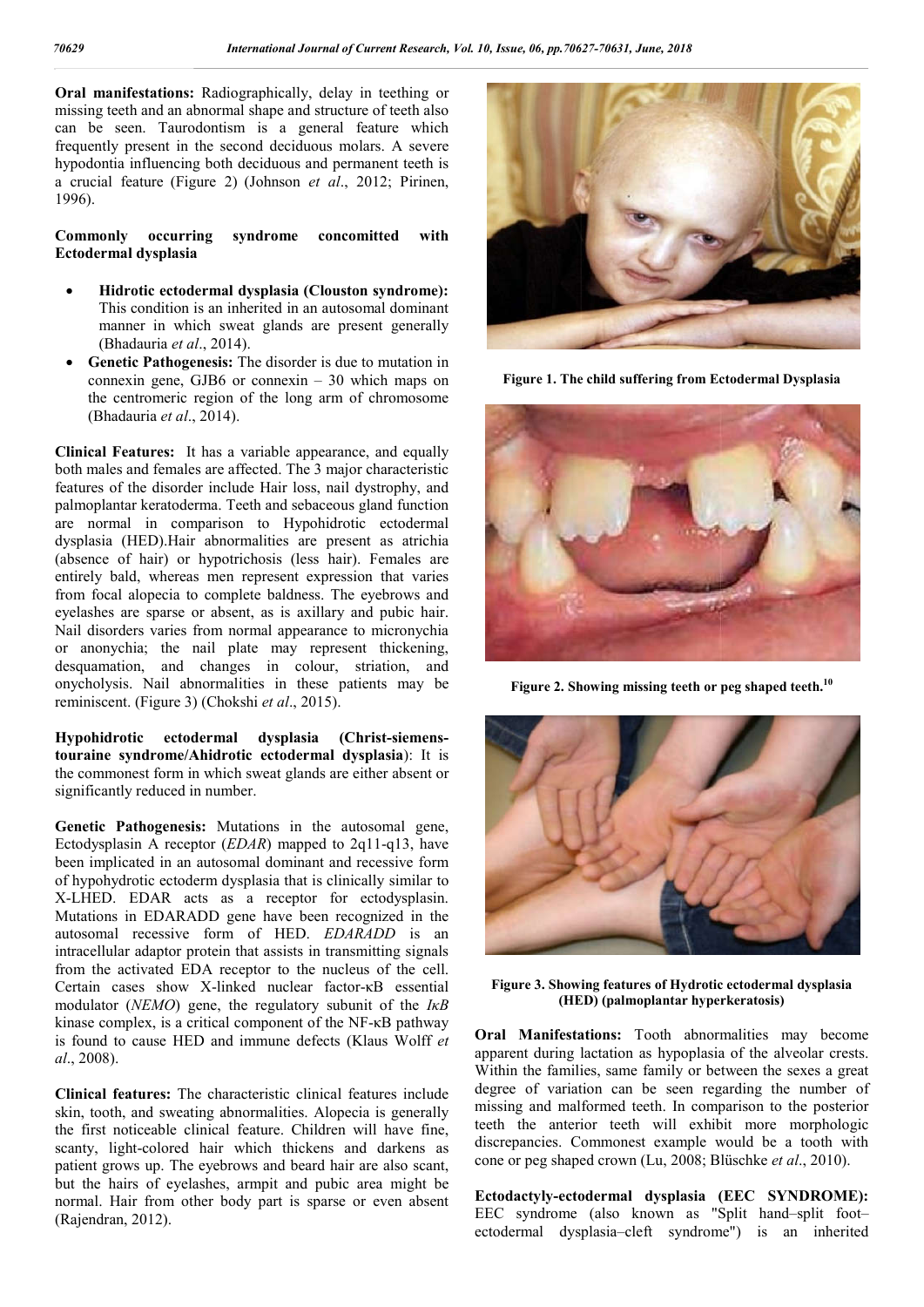developmental disorder distinguished by ectrodactyly, ectodermal dysplasia, and orofacial clefts (cleft lip/palate).It is categorized as multiple congenital anomaly syndrome because it has considerable involvement of constructions other than ectodermally derived (Chokshi, 2014; Bhadauria, 2014).

**Genetic pathogenesis:** Mutations in *p63* a tumor suppressor gene located on chromosome 3q27. EEC is an autosomal dominant syndrome with variable expression and reduced penetrance. Intra and interfamilial difference in severity is observed (Chokshi *et al*., 2015; Bhadauria *et al*., 2014).

**Clinical features:** The most frequent abnormalities are malformations of the limbs like ectodactyly and syndactyly, ED associated with sparse, hypo-pigmented or light colored hair, absence of eyebrows and eyelashes, and alopecia, and oro-facial cleft, followed by tear duct abnormalities, genital malformations, and deafness, although the clinical manifestations vary greatly within and among families. Perioral lesions and angular cheilitis may be present in the oral commissures as a result of anatomic changes caused by reconstructive surgery for cleft lip/palate (Jan *et al*., 2014; Pierre-Louis *et al*., 2010).

**Oral Manifestations:** Tooth abnormalities such as hypodontia or anodontia have also be reported, as well as a propensity to tooth decay due to defective enamel and changes in the salivary gland function (Fete *et al*., 2009).

**Ankyloblephar on filiforme adnatum-ectodermal dysplasia cleft palate syndrome (Hay-wells syndrome):** It is an ectodermal dysplasia syndrome with describing features of ankyloblepharon filiforme adnatum (AFA), aberrancy in ectoderm and a cleft lip and/or palate (Bhadauria, 2014).

**Genetic Pathogenesis:** The disorder is caused by mutations in tumor suppressor gene *p63* that has been implicated in acrodermato-ungual-lacrimal- tooth or ADULT syndrome Ectodactyly-ectodermal dysplasia- cleft lip/palate or EEC syndrome and other autosomal dominant forms of ED but the mutation causing each syndrome cluster in the different region of the gene (Bhadauria *et al*., 2014).

**Clinical features:** The facial features like short philtrum, thin vermillion border, broad nasal root, maxillary hypoplasia and small mandible become more apparent in childhood. Other commonest anomalies are limb changes with syndactyly, hypospadias (males 78%) and trismus (not much prevalent).<sup>1</sup>

**Oral Manifestations:** Hypodontia and cone-shaped teeth.

**Rapp – Hodgkin's syndrome:** The syndrome is commonly noticeable at birth but the predominance is unknown with less than 100 cases diagnosed in the disquisition so far. It is an autosomomal dominant syndrome that shares its feature with Hay Wells syndrome cleft palate with or without the cleft lip.

**Genetic Pathogenesis:** This type of ED is due to a mutation in the *p63* gene (also termed as the tumor protein *p73*-like (*TP73L*) gene, localized to 3q27).

**Clinical Features:** Characteristic facies like maxillary hypoplasia, small mouth, thin upper lip and narrow nose, hypospadias in males, obstructed lacrimal puncta or epiphora, have also been reported (Bhadauria *et al*., 2014).

**Tooth and nail syndrome:** Witkop syndrome / Hypodontia with nail dysgenesis Witkops syndrome is an autosomal dominant syndrome with inconstant expression and intrafamilial uncertainty.

**Genetic Pathogenesis:** This syndrome is caused due to mutation in *msx1* gene which plays an crucial role in the development of certain teeth (premolars, first molars, and third molars) and nails, by determining the integrity and thickness of the nail plate.

**Clinical Features:** The characteristic clinical features of Witkops syndrome are Nail dysplasia and hypodontia (Fete *et al*., 2009).

**Diagnosis:** The typical clinical physiognomy is a diagnostic tool. The reduced number and abnormal shape of teeth are the most characteristic findings in man. The first step in the diagnosis is often delayed in teething. The men have a simply noticeable facies, also attribute to as an 'old man' facies. Few infants have a untimely look with scaling of the skin. This can also produce an indication to the diagnosis. There is reduced number of sweat glands and both scalp and body hairs are scanty, with absence of eyebrows and eyelashes. The conveyor female has few phenotypic expressions. The clinical findings of both affected males and conveyor females are same. One third of the conveyor materializes healthy, another third of them is appearing mild symptoms, and the last third shows remarkable symptoms, but usually milder than the affected males (Sofaer, 1981).

**Differential diagnosis:** The differential diagnostic complication is the divergence of the autosomal recessive form of HED from X-linked HED. AR-HED is considerably less common than XLHED. The clinical characteristics are absolutely identical in both situations but due to the various mode of heritage AR-HED influences both males and females and the heterozygotes have no character at all (Munoz *et al*., 1997).

**Treatment:** To support the facial soft tissues, normalize the vertical dimension, aesthetics of the teeth and re-establish the function of teeth is the main course of the treatment. .From the age of two or three years onwards, early placement of partial or full dentures is generally recommended. The denture must be systematically adjusted as alveolar growth; erupting teeth and rotational jaw development change both the alveolar, basal and occlusal measurements. Wreckage and even loss of removable in children, is quite prevalent. It is commonly agreed that before termination of growth, osseo-integrated implants should be not placed. There are various published cases of premature implant placement in toothless patients of EDA; the achievement, however, has been inconsistent (Klaus Wolff, 2008).

#### **Conclusion**

In recent years, there has been incredible success in explanating the molecular bases of Genodermatoses. The alliance between genetics and dermatology has widened with the recognization of "new" heritable disorders, remodeled identification of phenotypic spectrums, and assimilation of clinical and molecular data to clarify disease categorization and highlight correlation between conditions.